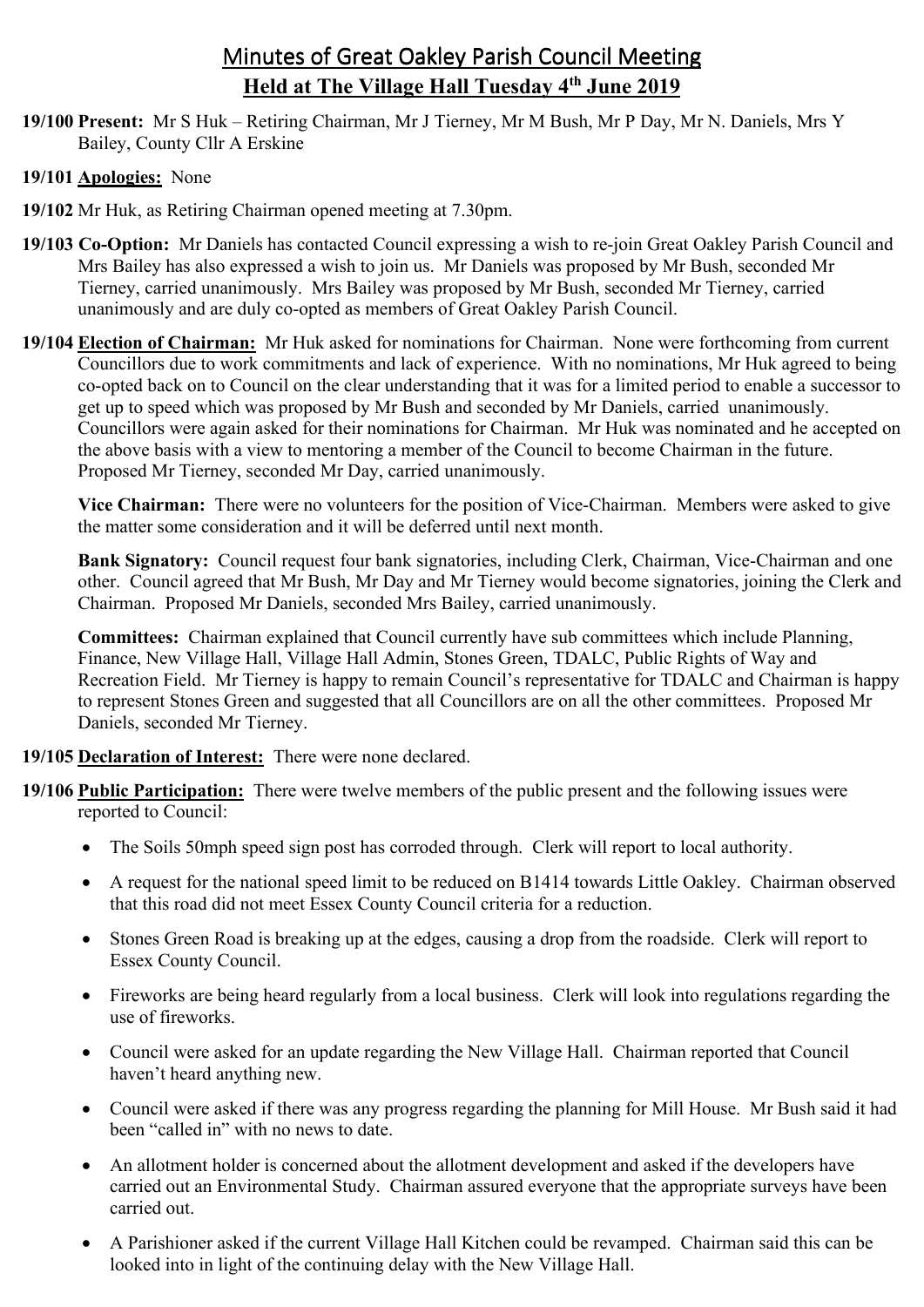- **19/107** Minutes of meeting held on Tuesday 16<sup>th</sup> April 2019, after being circulated, were proposed as correct by Mr Tierney, seconded Chairman, carried unanimously.
- **19/108 New Village Hall:** Nothing new to report.

### **Progress Report:**

- **19/109 Overgrown Pavements:** Council presented a list of issues to the Tendring District Council Rangers who added them to their schedule. The issues included sign cleaning and widening the pavements on Harwich road and Beaumont Road. The work has now been completed.
- **19/110 Football Goals:** Following a visual play inspection it was noted the small football goals need to be painted to protect the surface. Council have agreed a price to have the work carried out and the contractor has advised Council it will be completed during the summer.
- **19/111 Play Area Fence:** Council have agreed to replace the play area fence, agreeing on the contractor and quote provided. Clerk has sent the information to Tendring District Council as a request to use Section 106 funding. Council are waiting for confirmation.
- **19/112 Willow Tree:** At a previous Council meeting Mrs Mason reported the willow tree on the triangle at Stones Green needs maintenance work. Clerk will look into this.
- **19/113 Galloper:** For some months Council have been requesting an update from Galloper to find out their intentions regarding the on-going use of the helipad in Great Oakley. Galloper have now responded saying that an agreement between Galloper Wind Farms and their operations contractor Siemens will suspend helicopter operations to the wind farm and from the end of this year will no longer require the Great Oakley facility as a helicopter base for the wind farm.
- **19/114 Highways:** Council's grass cutting contractor has asked if he can spray the weeds in the pavement outside the Primary School and at Partridge Close. Clerk was advised to ask Tendring District Council.

Mr Daniels reported the flag on the bus stop opposite the war memorial has been hit and he has reported it to Highways.

 County Cllr Erskine said the online reporting for Highways has been upgraded and a reference number will be allocated. If this number is passed on to him the issue will be inspected within seven days.

 County Cllr Erskine reported there are too many signs at the School and a review is due to be carried out. Once this has happened it is hoped signs will be reduced. It is also hoped the School will sign up to having a "20 is plenty" sign. Highways will also be reviewing the speed limits in Red Barn Lane and Beaumont Road.

#### **19/115 Burial Ground**

**Grass Cutting:** With the amount of rain we had our Contractor couldn't carry out the scheduled grass cutting on time. As a result of this Council received a number of phone calls of complaint. The grass has now been cut and, depending upon the weather, the Contractor can catch up with the cuts.

**Rubbish Area:** Our Contractor contacted Clerk to report a large amount of dog waste, glass and plastic bottles mixed in with the green waste which they are not contracted to remove. They compost the green waste but other waste has a cost involved with removing it. As a temporary measure Clerk has put up a sign to deter this type of waste.

**Paving Slabs:** Clerk has noticed paving slabs on two graves in the new burial ground. The Parish Council don't allow kerb stones or paving in this area due to maintenance so asked the family to remove them. This was declined with the phone call being terminated by a member of the family. Clerk asked if they had gained permission for the paving stones and got told no they just put them there. Chairman suggested writing to the family.

#### **19/116 Tree Maintenance**

**Orchard Close:** Mr Bush has been contacted by a Parishioner who reported a large tree is blocking the light into their garden. Mr Bush reported the tree has grown considerably. The contractor that Council uses will cut it back after the nesting season as a one off.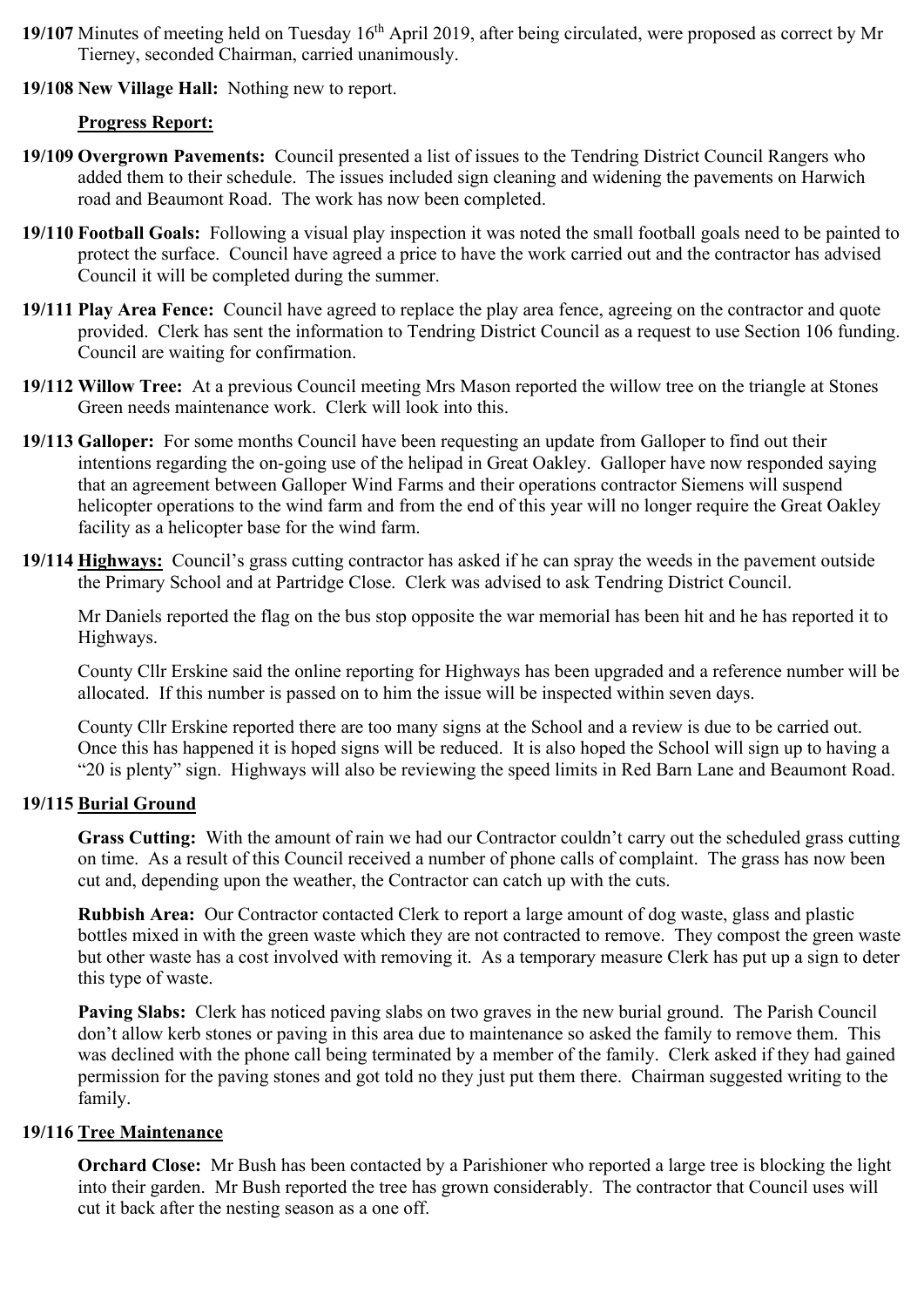**Hamford Drive/Harwich Road:** The recent bad weather has caused damage to a tree on the greensward at the end of Hamford Drive. Clerk asked a Contractor to inspect the tree for safety reasons and was advised it was safe but will need attention at a cost of £250. The neighbour brought to Council's attention the tree was blocking their side gate. Council accepted the quoted price which was proposed by Mr Tierney, seconded Mr Daniels, carried unanimously.

- **19/117 Recreation Field Lease:** Clerk has received a letter from Lambert Smith Hampton, Essex County Council's Land Agents, informing Council of back dated rent increases since the new lease began on 10<sup>th</sup> December 2010 based upon RPI. A new invoice dated 21<sup>st</sup> May 2019 is still at the original cost. Chairman suggested writing back to them pointing out they are responsible for carrying out these reviews at set times, specifically March 2012, March 2015 and March 2018 and there is no provision in the 2010 lease for retrospective reviews. Council happy for Clerk and Chairman to compose a response.
- **19/118 Village Hall:** Mr Bush received an email from a Parishioner questioning ownership and disposal of the current Village Hall. Chairman re-iterated that no decision has been made regarding the disposal of the Hall as it's too early to do so. For the avoidance of any further doubt, Chairman read out to everyone present a summary of the Deeds of the Village Hall which clearly show that Great Oakley Parish Council own the Village Hall.
- **19/119 Public Rights of Way:** Mr Bush reported a broken foot bridge to the Clerk who reported it to the Public Rights of Way Team at Essex County Council.

**19/120 TDALC Report:** Mr Tierney had nothing to report and the next meeting will be on 24<sup>th</sup> July.

#### **19/121 Planning:**

Application No: 19/00603/FUL

Proposal: Proposed replacement of agricultural barn with dwelling

Location: Land at Bramble Farm Colchester Road Great Oakley Essex

Councillors had no objections regarding this application.

Application No: 19/00761/FUL

Proposal: Proposed single storey rear extension Location: Wisteria Cottage Stones Green Road Great Oakley Harwich Councillors had no objections regarding this application.

#### **Determinations**

Application No:19/00498/FUL

Proposal: Proposed extension to Curtilage, new secure garage/garden store & stables

Location: 3 Skighaugh Clacton Road Stones Green Harwich

Given full approval by Tendring District Council

Application No: 19/00620/AGRIC

Proposal: Proposed agricultural storage building

Location: Field No 4989 Colchester Road Great Oakley

Prior approval required – deemed application refused